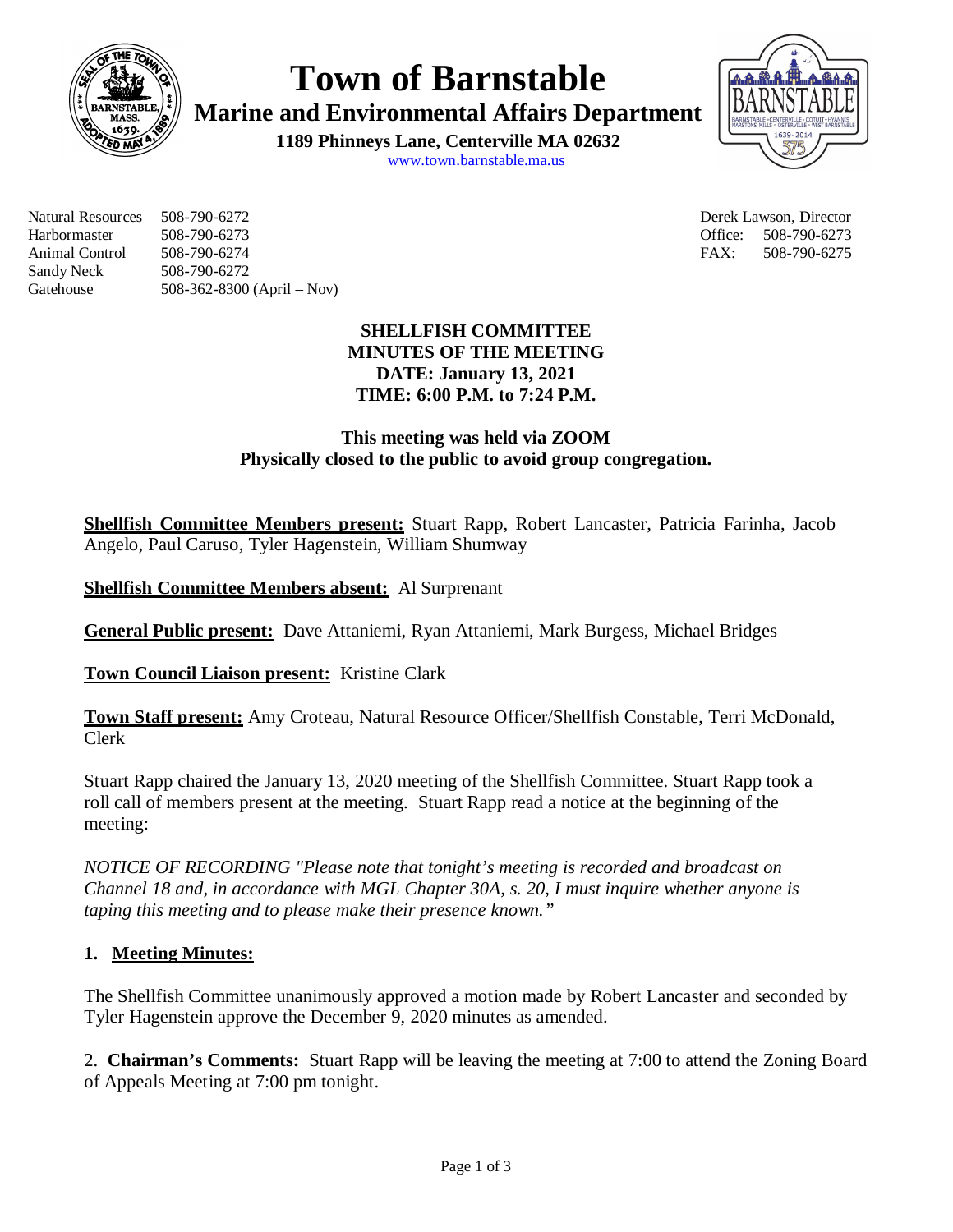#### 3. **Natural Resources Report:**

Amy Croteau, Senior Natural Resources Officer presented the following:

| <b>Permit Type</b> | 2019 | 2020 |
|--------------------|------|------|
| Resident           | 1468 | 1281 |
| Senior Resident    | 1034 | 887  |
| Non-Resident       | 282  | 537  |
| Seasonal           | 32   | 43   |
| <b>NR</b> Veteran  | 22   | 41   |
| NR Senior Veteran  | 51   | 35   |
| <b>TOTALS</b>      | 2889 | 2824 |

Recreational Shellfish Permits sold for 2020 Season compared to 2019 Season

Oyster limit increased on 1/13/21 to one full peck per week.

An email blast will be sent out for the Permits for 2021 and will go on sale 1/29/21.

Commercial Shellfish Waitlist Lottery will take place on February 2, 2021 at 12:00pm, live lottery coverage available through Zoom. Information is posted on Town Calendar. Results will be posted outside 1189 Phinneys Lane, Centerville by end of day on February 2, 2021.

A two minute video was shown of the Marstons Mills River bottom. Closer to North Bay and moved back towards Prince Cove in the channel. Bottom is silty with various areas of sponge present.

Farmers Market for Shellfish: Wellfleet has allowed a collaborative effort to have a shellfish farmer's market. Wholesale dealer and retail truck scenario. Tyler Hagenstein and Jacob Angelo inquired of this possibility for Barnstable. Amy Croteau went through some of the requirements and permits that would be needed and is working with DMF and the Department of Public Health to possibly get this in Barnstable. Sales would only be allowed prior to Vibrio season, DMF is not comfortable going past mid-May when Vibrio season starts. More follow-up to come on this topic.

#### 4. **Status of pending NOI pier applications before the Conservation Commission:**

| A. | Applicant:        | Lester A. and Rosemary Dunn Moeller                   |
|----|-------------------|-------------------------------------------------------|
|    | Project Location: | 71 Snow Creek Drive, Hyannis, MA 02601                |
|    | Representative:   | Mark Burgess, Shorefront                              |
|    | Proposed Project: | Proposed seasonal dock                                |
|    |                   | Conservation Hearing Date: 01/05/2021 6:30PM via Zoom |

No Shellfish in this area – Brackish Pond – No action by Committee

| Applicant:               | Benjamin S. and Linda M. Butcher                       |
|--------------------------|--------------------------------------------------------|
| Project Location:        | 105 Eel River Road, Osterville, MA 02655               |
| Representative:          | John O'Dea, Sullivan Engineering                       |
| <b>Proposed Project:</b> | Replace and reconfigure existing pier, ramp and floats |
|                          | Conservation Hearing Date: 02/02/2021 6:30 PM via Zoom |
|                          |                                                        |

No issue pier – No action by Committee